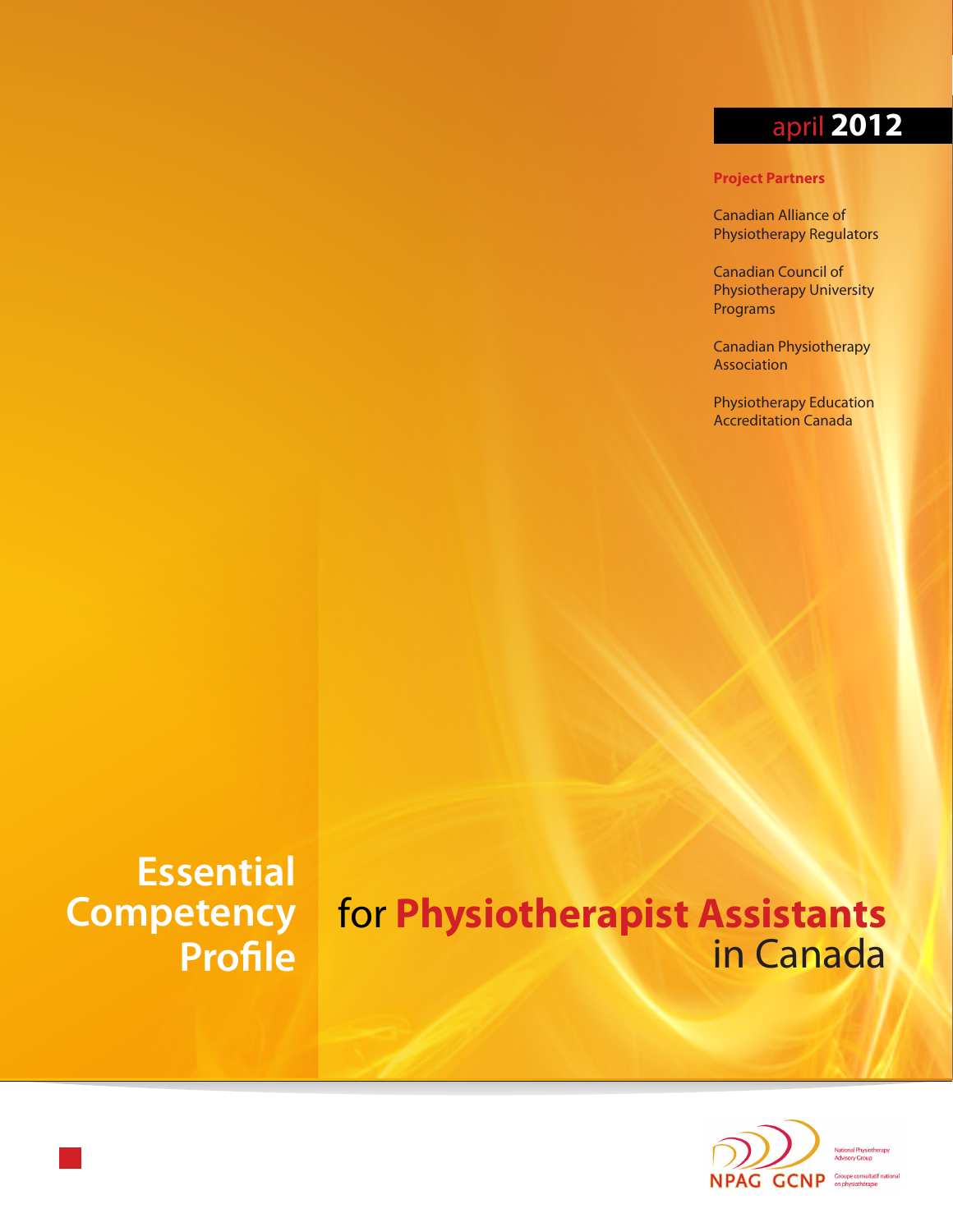### Acknowledgements

The development of the *Essential Competency Profile for Physiotherapist Assistants in Canada* (the *Profile*) was made possible through the collaboration of numerous organizations and individuals. This National Physiotherapy Advisory Group initiative was led by the Canadian Physiotherapy Association (CPA). Contributing organizations included the Canadian Alliance of Physiotherapy Regulators (The Alliance), the Canadian Council of Physiotherapy University Programs (Academic Council) and Physiotherapy Education Accreditation Canada (PEAC).

The Steering Group, consisting of representatives of CPA, The Alliance, the Academic Council, PEAC, Canadian OTA and PTA Educators Council (COPEC) and the National Physiotherapist Assistant Assembly (NPAA) provided the leadership for the project. The Steering Group representatives were Cathryn Beggs, Kathy Davidson, Katya Duvalko, Maggie Green, Brenda Hudson, Shari Hughes, Wilma Jelley, Sandra Lamb, Pat Lee, Carol Miller, Jan Robinson, and Susan Yungblut.

A dedicated Working Group from across the country that included physiotherapists and physiotherapist assistants, as well as a Thérapeute en Réadaptation Physique (TRP) – representing the educational, professional and accreditation sectors – contributed to content expertise. The Working Group included Heather Appleby (SK), Shelly Bercovitch (ON), Isabel Bertrand (ON), Bev Biggs (Woodman) (ON), Paola Booker (NS), Dawn Burnett (ON), Melissa Cook (BC), Sylvia Daniel (ON), Michelle Duncanson (ON), Tanya Dutton (NS), Annie Gauvin (NB), Tress Gibson (AB), Brenda Heffernan (AB), Heather King (BC), Sue Kwan (BC), Guendalina Matteau (QC), Susan Myers (NL), Tyler Olsen (ON), Ron Renz (NS), Amy Stacey (NL), Deanna Stewart (NB), Patrick Ward (NS) and Kim Whelan (NL).

Special thanks are extended to participants in the practice analysis survey and the consultations for development of the *Profile*.

Kelly Piasentin of Assessment Strategies Inc. was the project consultant. The high quality of her guidance is recognized and appreciated by all involved in this project.

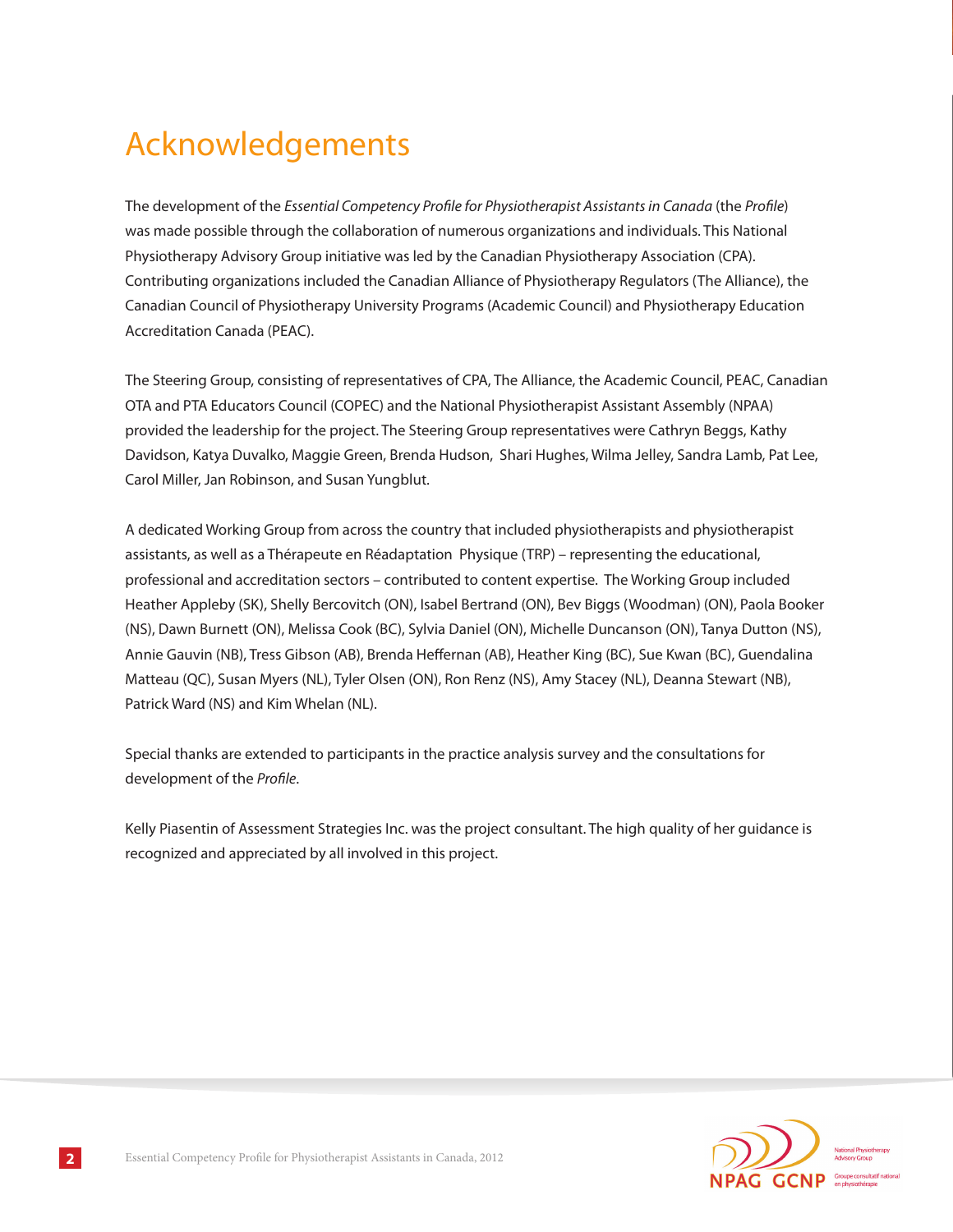### Table of Contents

| ı.       |                   | <b>Introduction and Background</b>                             | 4              |
|----------|-------------------|----------------------------------------------------------------|----------------|
|          | i.                | Purpose and Use of the Profile                                 | 4              |
|          | ii.               | Development of the Profile                                     | $\overline{4}$ |
|          | iii.              | Profile Framework and Organization                             | 5              |
| Ш.       |                   | <b>Context of Practice</b>                                     | 6              |
|          | i.                | Description of Physiotherapist Assistant Practice              | 6              |
|          | ii.               | <b>Contexts of Practice</b>                                    | 6              |
|          | iii.              | Assumptions                                                    | 6              |
| Ш.       |                   | <b>Description of the Framework Units</b>                      | $\overline{ }$ |
|          |                   | <b>UNIT 1: Accountability</b>                                  | 8              |
|          |                   | UNIT 2: Collection of Client Information                       | 9              |
|          |                   | <b>UNIT 3: Intervention</b>                                    | 10             |
|          |                   | <b>UNIT 4: Communication</b>                                   | 11             |
|          |                   | UNIT 5: Organization of the Delivery of Physiotherapy Services | 12             |
|          |                   | <b>UNIT 6: Professional Development</b>                        | 13             |
| Glossary |                   |                                                                | 14             |
|          | <b>References</b> |                                                                | 15             |
|          |                   | <b>Appendix A: Profile Development</b>                         | 16             |
|          |                   | <b>Appendix B: Contexts of Practice</b>                        | 18             |

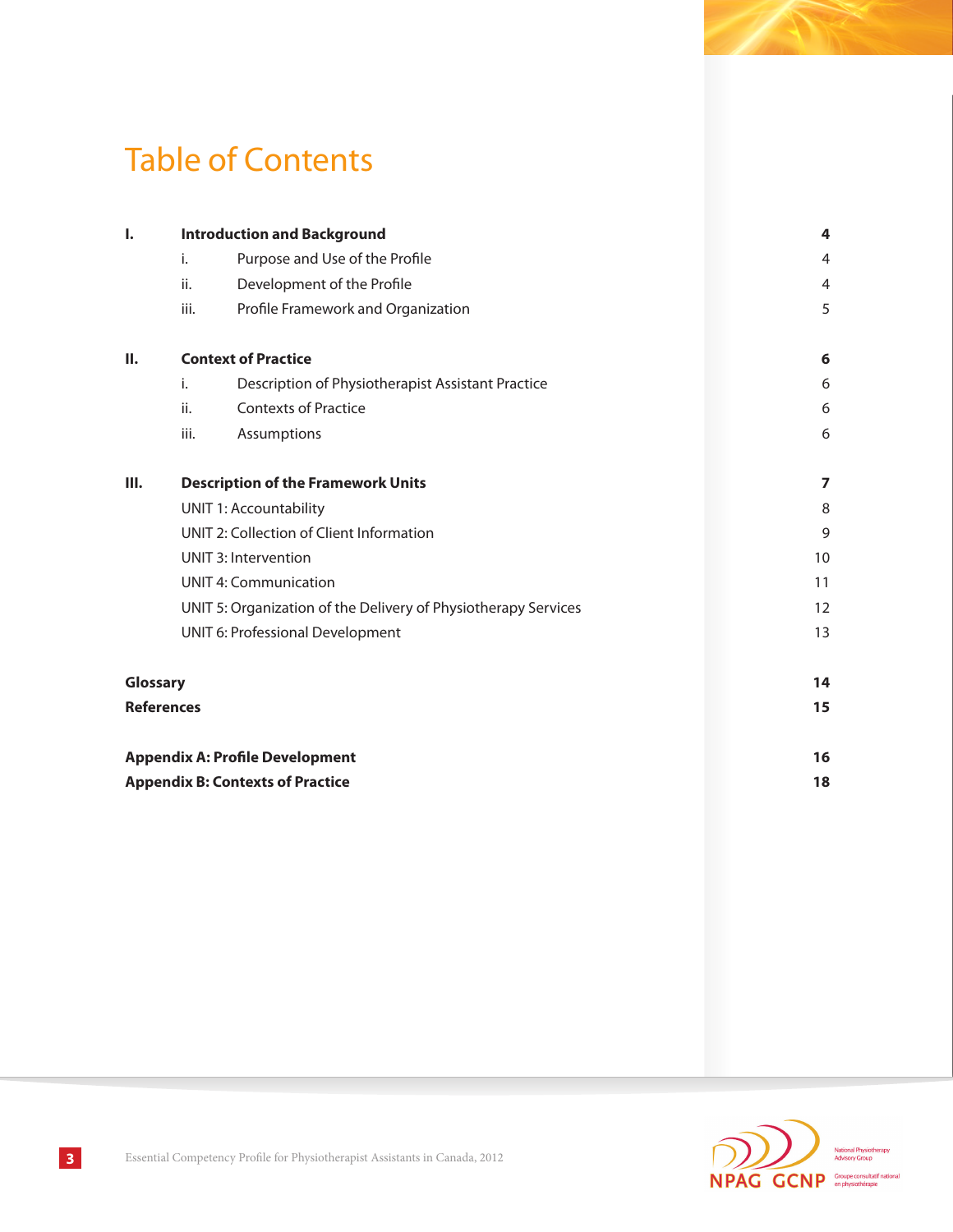### **I.** Introduction and Background

#### **i. Purpose and Use of the Profile**

This second generation competency profile1 (hereinafter referred to as the *Profile*) is a foundational document that describes the essential competencies (i.e., the knowledge, skills and attitudes) required by physiotherapist assistants working under the supervision of a physiotherapist<sup>2</sup> in Canada at the beginning of and throughout their career.

The *Profile* reflects the diversity of physiotherapist assistant practice and helps support evolution of the physiotherapy profession in relation to the changing nature of practice environments and advances in evidence-informed practice.

The document will be of value to a wide variety of stakeholders; however, it is primarily developed for the physiotherapy profession and to provide the public with information about the role and competencies of physiotherapist assistants in Canada.

This document accompanies the 2009 *Essential Competency Profile for Physiotherapists in Canada*3. Together, the two documents reflect physiotherapist and physiotherapist assistant practice in Canada.

#### **ii. Development of the Profile**

The *Profile* was developed through the completion of a five-phase project that involved consultation with physiotherapists and physiotherapist assistants from across Canada and input from members of the Steering and Working Groups (see Appendix A for details about the project methodology).

Readers familiar with the 2002 *Competency Profile: Essential Competencies of Physiotherapist Support Workers in Canada* will note three important changes incorporated into the new *Profile* that reflect the development and evolution of the physiotherapy profession: (1) physiotherapist assistant competencies are not differentiated into two groups based on formal versus informal education; (2) the title physiotherapist assistant4 (PTA), rather than the term physiotherapist support personnel,

<sup>4</sup> Physical therapist assistant and physiotherapist assistant are synonymous, represented by the acronym PTA. According to the content experts from across Canada who made up the project Working Group, the title "Physiotherapist Assistant" is becoming widely accepted across Canada and is replacing the term physiotherapist support personnel.



<sup>1</sup> This profile replaces the *Essential Competencies of Physiotherapist Support Workers in Canada* (Canadian Alliance of Physiotherapy Regulators and Canadian Physiotherapy Association, 2002).

<sup>&</sup>lt;sup>2</sup> The terms physical therapist and physical therapy are synonymous with physiotherapist and physiotherapy and will be used interchangeably. Physiotherapist and related words are official marks used with permission by registered/licensed physiotherapists.

<sup>3</sup> National Physiotherapist Advisory Group (2009)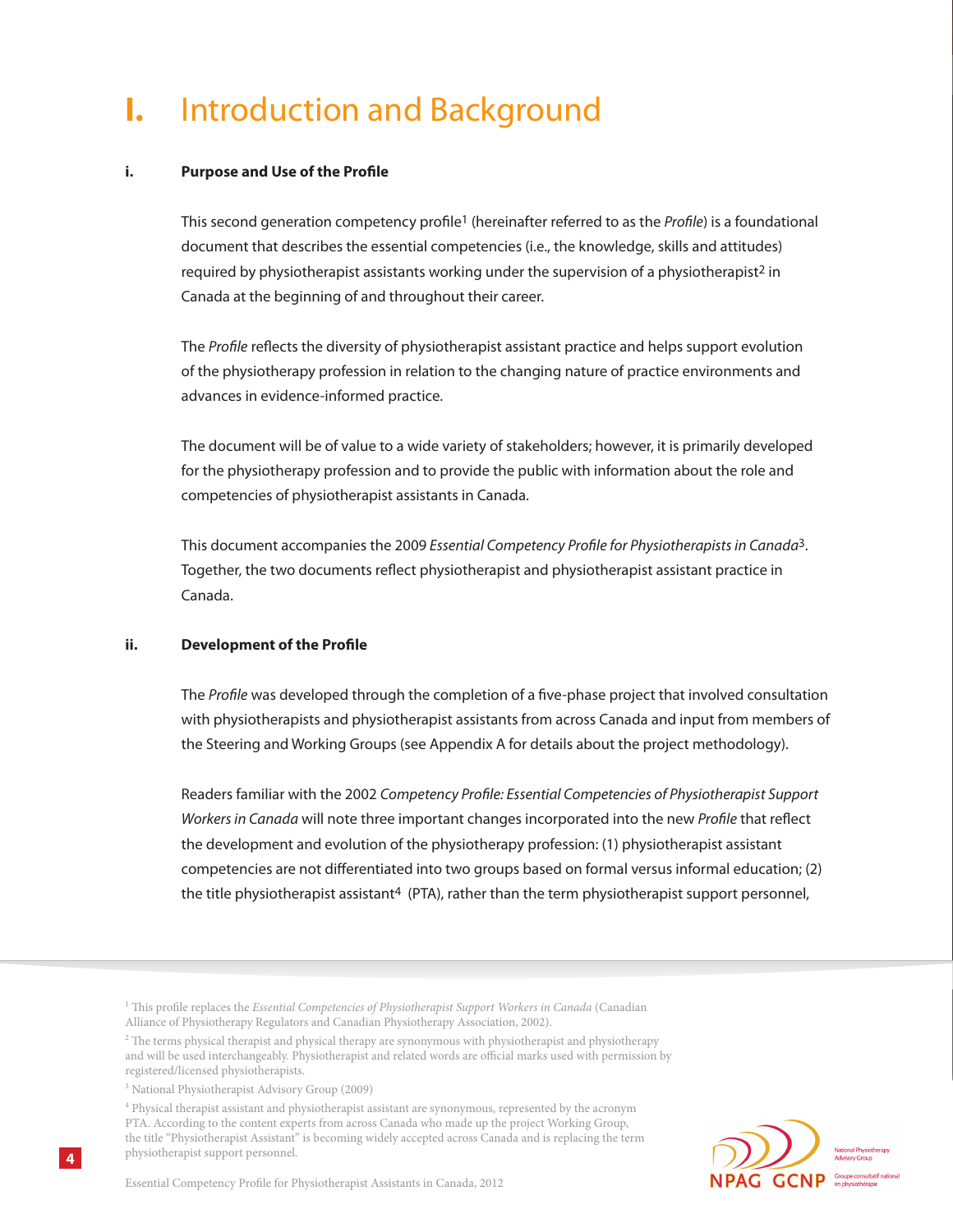is used throughout the document; and (3) thérapeutes en réadaptation physique (TRPs) are recognized as distinct from PTAs, as they are regulated by a separate set of competency standards5.

Data from the 2011 PTA Practice Analysis Survey<sup>6</sup> showed a distinction between the practices of formally and informally educated PTAs. This was anticipated given that, in practice, physiotherapists assign only those activities they determine the assistant competent to perform. For the purpose of this *Profile* in guiding the profession in Canada, however, it is more helpful to define PTA competencies in terms of a model of care rather than in terms of education, certification and accreditation.

#### iii. **Profile Framework and Organization**

The *Profile* reflects an outcome-based, client focused, functional framework based on six units of competency: (1) *Accountability*; (2) *Collection of Client Information*; (3) *Intervention*; (4) *Communication*; (5) *Organization of the Delivery of Physiotherapy Services*; and (6) *Professional Development*.

A functional framework, which focuses on the outcomes of performance or what is accomplished, was chosen upon careful consideration, including extensive discussions regarding the utility of adopting a role-based framework similar to the competency profiles that have been developed for physiotherapists and related professions (e.g., occupational therapy). Although the competencies in the new *Profile* can be mapped onto a role-based framework (see Table 1), some drawbacks were identified. Primarily, the *Expert* role (which, in the CanMEDS<sup>7</sup> approach, is the central role that integrates the other roles), does not accurately define PTAs. Although they may demonstrate expertise in the functions they perform, a PTA's primary role is to assist the physiotherapist in ensuring that physiotherapy services are delivered in a safe, effective and efficient manner.

#### **Table 1. Comparison Map of 2012 Functional Framework vs. a Role-Based Framework**

| <b>2012 Profile Framework</b>                             | <b>Role-Based Framework</b>    |
|-----------------------------------------------------------|--------------------------------|
| 1. Accountability                                         | Professional/Advocator         |
| 2. Collection of Client Information                       | Expert                         |
| 3. Intervention                                           | Expert                         |
| 4. Communication                                          | Communicator/Collaborator      |
| 5. Organization of the Delivery of Physiotherapy Services | Manager/Collaborator/Advocator |
| 6. Professional Development                               | <b>Scholarly Practitioner</b>  |
|                                                           |                                |

5 Refer to Ordre professionnel de la physiothérapie du Québec (2010) for the *Essential Competency Profile for Physical Rehabilitation Therapists in Quebec.*

6 Assessment Strategies Inc. (2011)

7 The CanMEDS Framework was developed by the Royal College of Physicians and Surgeons of Canada (Frank, 2005) and describes the core competencies of physicians.

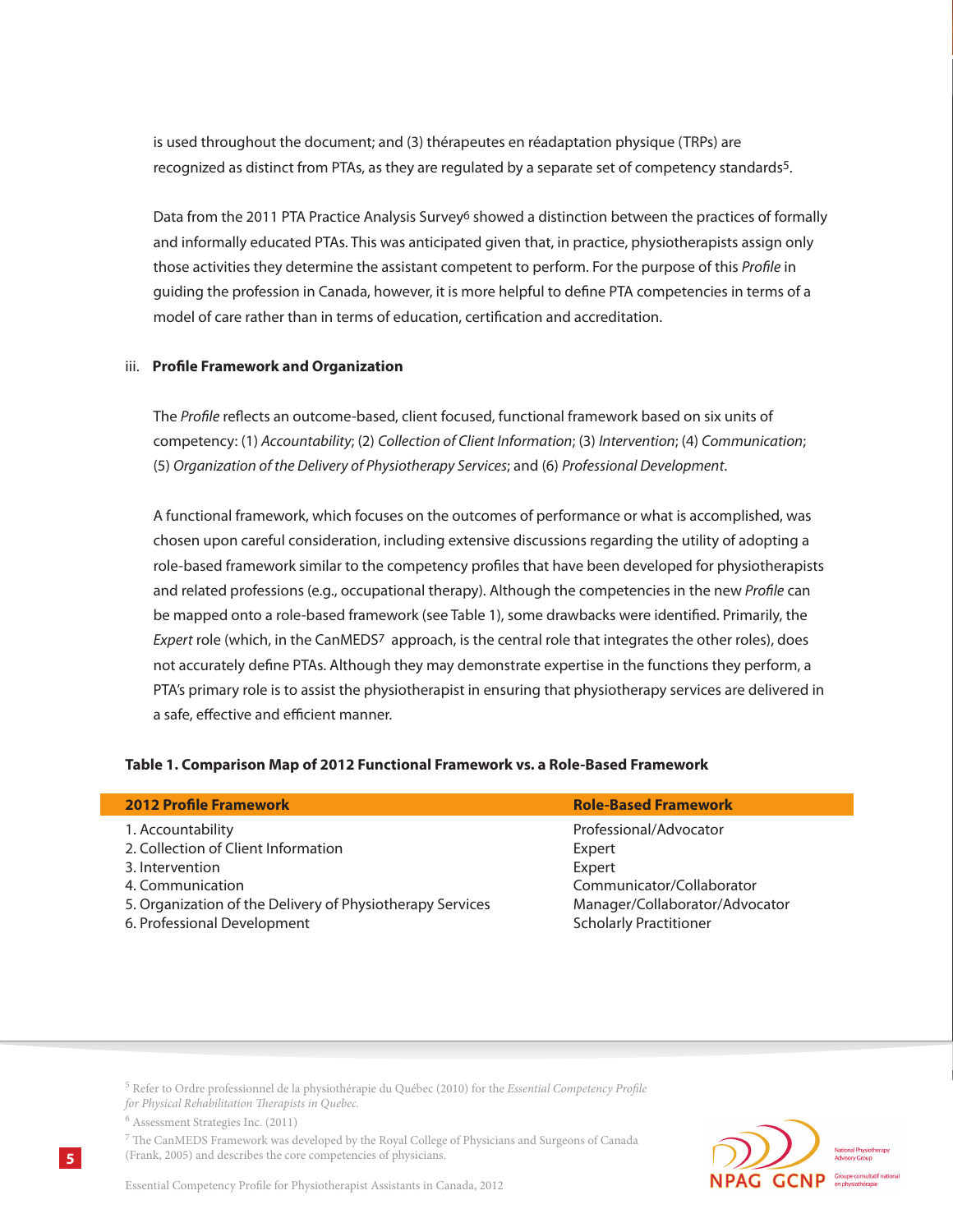#### **II.** Context of Practice

#### **i. Description of Physiotherapist Assistant Practice**

PTAs are trained personnel who assist in the provision of physiotherapy services under the direction and supervision of a registered/licensed physiotherapist. The role of the PTA is to assist the physiotherapist in ensuring that physiotherapy services are delivered in a safe, effective and efficient manner. PTAs help provide physiotherapy services that achieve and maintain optimal client outcomes.

Physiotherapy practice is dynamic, as is the relationship between the physiotherapist and the PTA. The type of supervision<sup>8</sup> and the type of tasks assigned<sup>9</sup> are determined by the supervising physiotherapist in accordance with provincial physiotherapy regulations. PTAs vary in their level of experience and in the amount and type of education and/or training they have received. When assigning tasks, physiotherapists take into account the education, training and competence of PTAs as well as the complexity and stability of individual client needs and of the environment. While services are provided under the supervision and responsibility of a physiotherapist, PTAs are accountable for their own individual performance.

#### **ii. Contexts of Practice**

PTAs work with physiotherapists within diverse areas of practice, with varied client populations, types and goals of physiotherapy services and practice settings. The work context, appropriate assignment and supervision in combination with the requisite knowledge, skills and attitudes are necessary and interrelated to the competence of a PTA to practice safely and effectively (see Appendix B for further details about the contexts of practice).

#### **iii. Assumptions**

A number of overarching assumptions apply to all competencies described in the *Profile*:

- 1. Client safety is paramount.
- 2. Physiotherapists maintain responsibility for the overall physiotherapy services provided. PTAs are responsible for providing care, as assigned by physiotherapists, and within the limits of their knowledge and skills and within the applicable regulations.
- 3. PTAs work under the supervision of a registered/licensed physiotherapist who maintains accountability for client care.

<sup>8</sup> The definition of and requirements related to supervision vary among physiotherapy regulators. Supervision is an oversight process intended to promote safe, quality care. It may be direct (on-site and able to observe) or indirect (not always present but reachable) and subject to rules or guidelines. <sup>9</sup> Assignment in the context of this profile refers to a task given to a PTA by a physiotherapist.

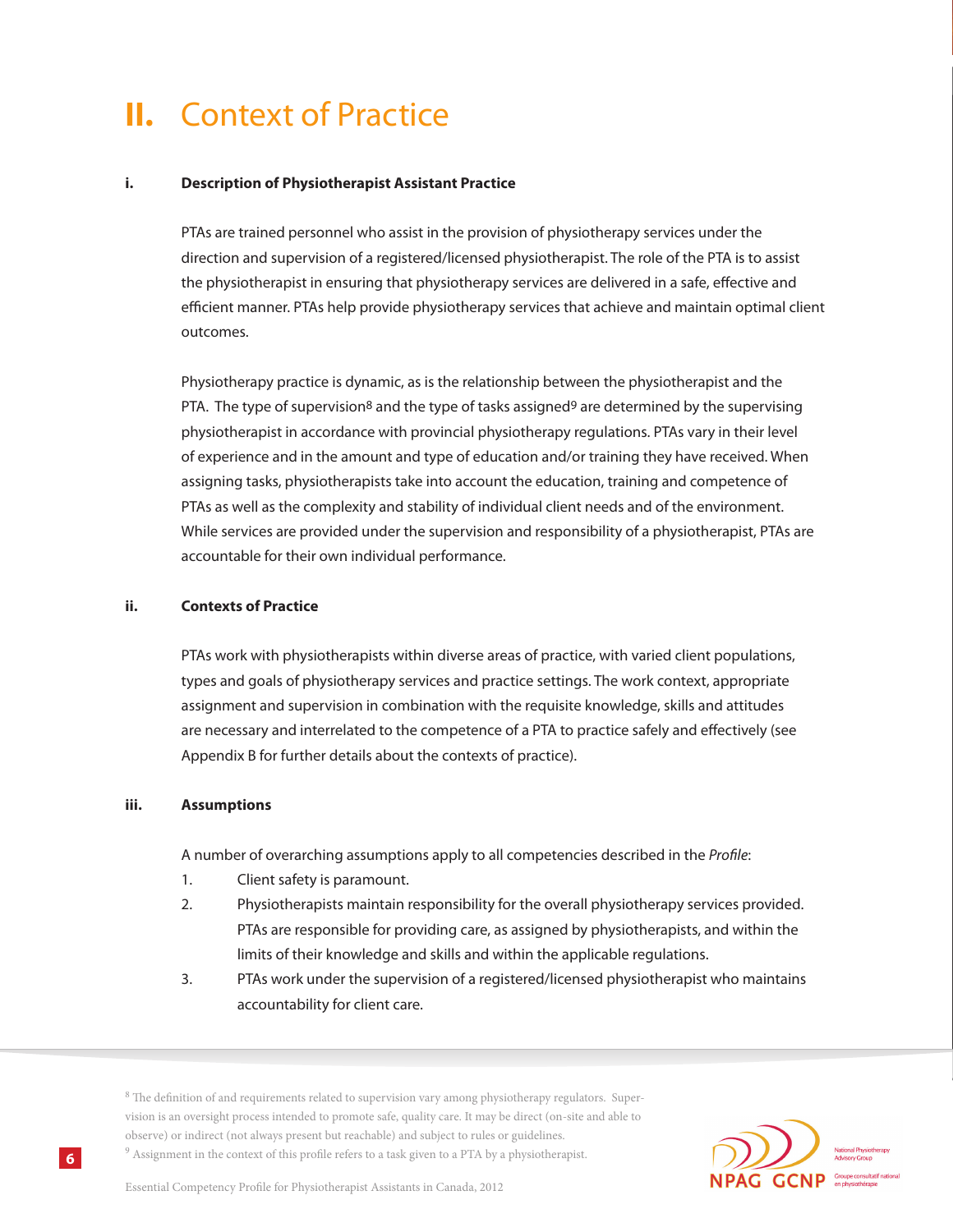- 4. Physiotherapists take into consideration the education, training and competencies of PTAs, as well as the complexity of individual client needs and of the environment when assigning tasks.
- 5. Physiotherapists maintain responsibility for client assessment, interpretation of findings, determination and initiation of interventions, progression of interventions, reevaluation, and discharge planning.
- 6. PTAs work collaboratively within the health care system.
- 7. PTAs practice client-centred care and act only with the client's informed consent10.
- 8. Physiotherapy practice is evidence-informed. As an integral component of physiotherapy practice, PTA practice is therefore also evidence-informed.
- 9. PTAs work within applicable law, legislation and regulations, as well as within established work setting protocols.

For some of the competencies listed in the *Profile*, these assumptions have been reiterated where it was felt that emphasis was necessary.

#### **III. Description of the Framework Units**

This outcome-based, client-focused, functional framework is used to illustrate the measurable and valid competencies (essential knowledge, skills and attitudes) of the PTA. Included in the *Profile* are the following six units of competency:

| <b>Unit 1: Accountability</b>           | Works safely and demonstrates ethical behaviour.                                     |
|-----------------------------------------|--------------------------------------------------------------------------------------|
|                                         | Unit 2: Collection of Client Information Gathers information and data related to the |
|                                         | client's status.                                                                     |
| <b>Unit 3: Intervention</b>             | Implements the assigned physiotherapy interventions.                                 |
| <b>Unit 4: Communication</b>            | Communicates effectively.                                                            |
| Unit 5: Organization of the Delivery of | Functions effectively and professionally within the                                  |
| <b>Physiotherapy Services</b>           | work setting.                                                                        |
| <b>Unit 6: Professional Development</b> | Participates in the ongoing professional development of                              |
|                                         | self and others.                                                                     |

 $10$ Consent is informed if, before giving it, the client received information that a reasonable person in the same circumstances would require in order to make a decision about the treatment, as well as responses to requests for additional information The client must have been given an adequate explanation about the nature of the proposed treatment and its anticipated outcome as well as the significant risks involved and alternatives available (adapted from College of Physiotherapists of Ontario, 1996).

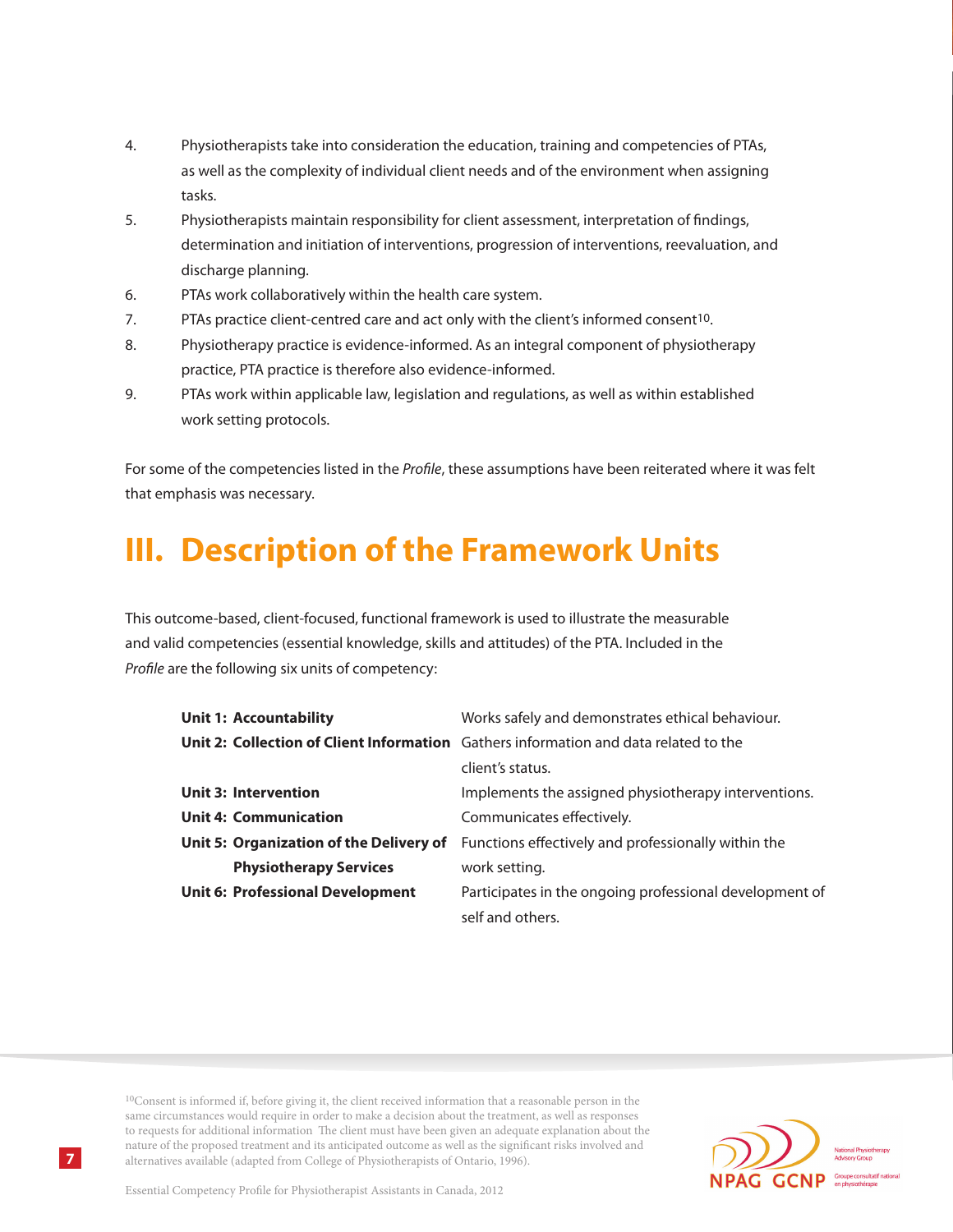### **UNIT 1:** ACCOUNTABILITY

*Works safely and demonstrates ethical behaviour.*

#### **COMPETENCY PERFORMANCE CRITERIA**

| 1.1. | <b>Respects the</b><br>autonomy of the           | 1.1.1 | Obtains the client's consent <sup>G</sup> to proceed prior to performing<br>assigned tasks.                                                                 |
|------|--------------------------------------------------|-------|-------------------------------------------------------------------------------------------------------------------------------------------------------------|
|      | client <sup>G</sup> .                            | 1.1.2 | Respects each client's unique mix of characteristics, such as<br>gender, age, ethnic origin, etc.                                                           |
|      |                                                  | 1.1.3 | Encourages the client to express his or her individual needs.                                                                                               |
|      |                                                  | 1.1.4 | Assists the physiotherapist to ensure that the client's needs<br>are addressed                                                                              |
|      |                                                  | 1.1.5 | Protects the client's dignity and right to privacy.                                                                                                         |
| 1.2. | Demonstrates a                                   | 1.2.1 | Demonstrates an understanding of client-centred practice <sup>G</sup> .                                                                                     |
|      | commitment to the<br>wellbeing of all            | 1.2.2 | Promotes the role and goals of physiotherapy (e.g., health promotion,<br>disease prevention) to enhance individual and community health.                    |
|      | clients.                                         | 1.2.3 | Recognizes client needs outside the scope of physiotherapy and alerts<br>the relevant health care team member in an appropriate manner.                     |
| 1.3. | <b>Demonstrates</b><br>ethical behaviour.        | 1.3.1 | Demonstrates trust, integrity, accountability, commitment, respect and<br>compassion in all professional relationships.                                     |
|      |                                                  | 1.3.2 | Communicates position and qualifications honestly.                                                                                                          |
|      |                                                  | 1.3.3 | Assumes responsibility for own behaviour.                                                                                                                   |
|      |                                                  | 1.3.4 | Performs within the limits of personal competenceG within the<br>practice setting.                                                                          |
|      |                                                  | 1.3.5 | Identifies and communicates to the physiotherapist when a client's<br>needs exceed the limits of one's knowledge, skill, or judgment.                       |
|      |                                                  | 1.3.6 | Discloses potential conflict of interest <sup>G</sup> situations.                                                                                           |
|      |                                                  | 1.3.7 | Maintains client, family and organizational confidentiality.                                                                                                |
| 1.4. | <b>Promotes client</b><br>and provider safety    | 1.4.1 | Performs a physical environment risk assessment prior to client<br>intervention and takes appropriate action.                                               |
|      | in the provision of<br>assigned<br>physiotherapy | 1.4.2 | Safely operates and maintains equipment and supplies in accordance<br>with manufacturer guidelines and the practice setting policies and<br>procedures.     |
|      | services.                                        | 1.4.3 | Applies best practice body mechanics when performing interventions<br>including moving, positioning, seating, ambulating and transferring<br>clients.       |
|      |                                                  | 1.4.4 | Follows established procedures regarding contra-indications, treatment<br>precautions and safety factors associated with treatment interventions.           |
|      |                                                  | 1.4.5 | Recognizes adverse reactions <sup>G</sup> to intervention and takes appropriate<br>action, including communicating findings.                                |
|      |                                                  | 1.4.6 | Addresses and reports (if necessary) any health care team member that<br>appears to be providing service to the client in an unsafe or unethical<br>manner. |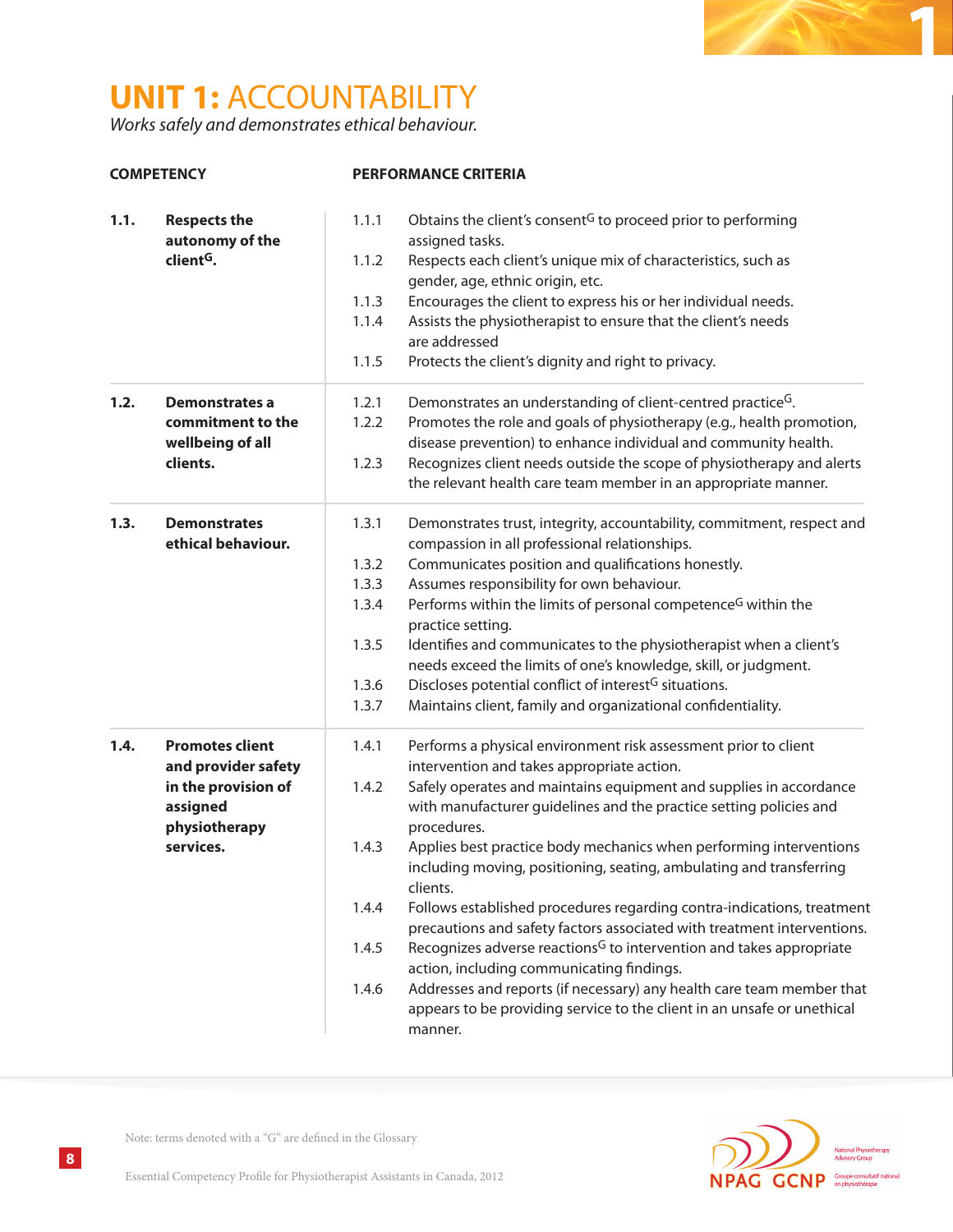# **2**

### **UNIT 2: COLLECTION OF CLIENT INFORMATION**

 *Gathers information and data related to the client's status.*

| <b>COMPETENCY</b> |                                                                                                                          | <b>PERFORMANCE CRITERIA</b> |                                                                                                                                                                                                                          |  |
|-------------------|--------------------------------------------------------------------------------------------------------------------------|-----------------------------|--------------------------------------------------------------------------------------------------------------------------------------------------------------------------------------------------------------------------|--|
| 2.1               | <b>Performs selected</b><br>measures or tests.                                                                           | 2.1.1                       | Collects qualitative and quantitative data related to the client's<br>physical status and functional ability within set parameters.                                                                                      |  |
|                   |                                                                                                                          | 2.1.2                       | Monitors client responses and status during the performance of<br>assigned measures/tests (e.g., shortness of breath, pain) and takes<br>appropriate action, including reporting the findings to the<br>physiotherapist. |  |
|                   |                                                                                                                          | 2.1.3                       | Reports the results of tests (e.g., documentation, verbal report).                                                                                                                                                       |  |
| 2.2               | <b>Reports client</b><br>information to<br>enhance the<br>physiotherapist's<br>assessment/<br>reassessment<br>processes. | 2.2.1                       | Communicates new information to the physiotherapist in<br>a complete and timely manner (e.g., client's family situation, home<br>environment, health status).                                                            |  |

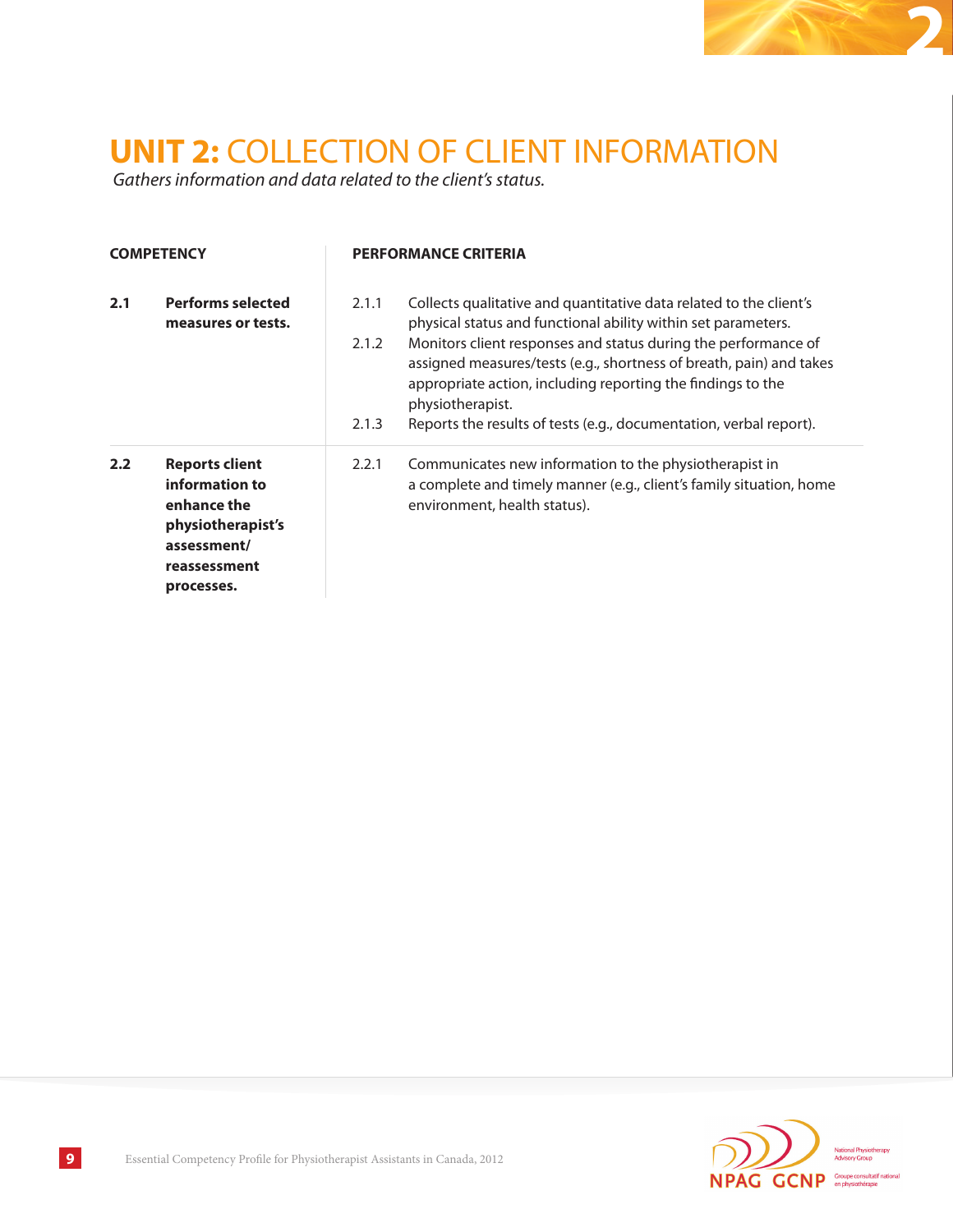#### **UNIT 3:** INTERVENTION

*Implements the assigned physiotherapy interventions.*

| <b>COMPETENCY</b> |                                                         | <b>PERFORMANCE CRITERIA</b> |                                                                                                                                                                                                                              |  |
|-------------------|---------------------------------------------------------|-----------------------------|------------------------------------------------------------------------------------------------------------------------------------------------------------------------------------------------------------------------------|--|
| 3.1               | <b>Contributes to the</b>                               | 3.1.1                       | Orients the client to the treatment area (e.g., physical layout,                                                                                                                                                             |  |
|                   | implementation of                                       |                             | equipment).                                                                                                                                                                                                                  |  |
|                   | physiotherapy                                           | 3.1.2                       | Provides information about relevant service policies                                                                                                                                                                         |  |
|                   | interventions.                                          |                             | (e.g., cancellation, absenteeism).                                                                                                                                                                                           |  |
|                   |                                                         | 3.1.3                       | Reinforces to the client information about the effects of treatment<br>and any inherent risks.                                                                                                                               |  |
|                   |                                                         | 3.1.4                       | Obtains client consent prior to treatment intervention.                                                                                                                                                                      |  |
|                   |                                                         | 3.1.5                       | Performs assigned physiotherapy interventions <sup>G</sup><br>(e.g., electrophysical agents <sup>11</sup> , functional mobility <sup>12</sup> , therapeutic<br>exercises <sup>13</sup> , teaching/education <sup>14</sup> ). |  |
|                   |                                                         | 3.1.6                       | Facilitates client participation in the intervention activities<br>(e.g., reinforces the physiotherapist's directions, provides<br>encouragement).                                                                           |  |
|                   |                                                         | 3.1.7                       | Participates collaboratively as a team member in interprofessional <sup>G</sup><br>client care.                                                                                                                              |  |
| 3.2               | <b>Demonstrates</b><br>effective problem<br>solving and | 3.2.1                       | Discontinues specific interventions if safety is in question or if the<br>client has an adverse reaction and reports the discontinuation to<br>the physiotherapist.                                                          |  |
|                   | judgment.                                               | 3.2.2                       | Contributes to the development and revision of the intervention<br>activities.                                                                                                                                               |  |
|                   |                                                         | 3.2.3                       | Progresses therapeutic interventions within the parameters<br>assigned by the physiotherapist (e.g., endurance, strengthening<br>exercises).                                                                                 |  |
|                   |                                                         | 3.2.4                       | Provides the physiotherapist with information related to the<br>selection and outcome of intervention activities (e.g., the<br>appropriateness of the group).                                                                |  |
| 3.3               | <b>Reports</b>                                          | 3.3.1                       | Monitors client responses and status during the intervention.                                                                                                                                                                |  |
|                   | observations.                                           | 3.3.2                       | Reports the client's subjective comments related to the intervention<br>to the relevant health care team member in an appropriate manner.                                                                                    |  |
|                   |                                                         | 3.3.3                       | Reports to the physiotherapist the client's responses to<br>interventions or changes in the client's status.                                                                                                                 |  |

 $^{11}\,$  Examples of electrophysical agents include Heat/cold and TENS.

12 Examples of functional mobility include transfers, bed mobility and ambulation.

 $^{13}$  Examples of the<br>rapeutic exercises include range of motion, strengthening and stretching. 14 Examples of teaching/education include use of assistive devices and transfer training.

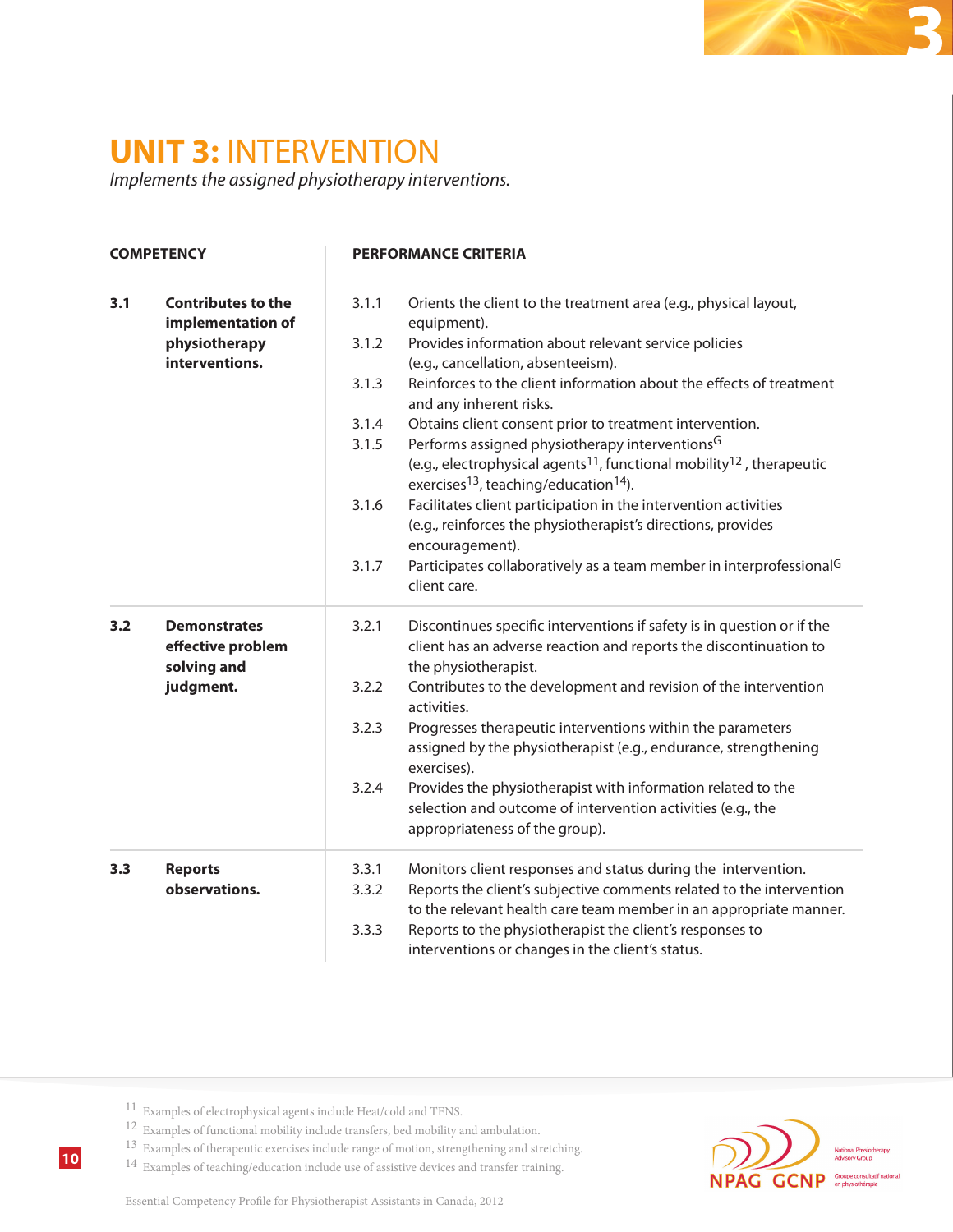### **UNIT 4: COMMUNICATION**

*Communicates effectively.*

| <b>COMPETENCY</b> |                                                                                                                                                                                | <b>PERFORMANCE CRITERIA</b>               |                                                                                                                                                                                                                                                                                                                                                                                 |  |
|-------------------|--------------------------------------------------------------------------------------------------------------------------------------------------------------------------------|-------------------------------------------|---------------------------------------------------------------------------------------------------------------------------------------------------------------------------------------------------------------------------------------------------------------------------------------------------------------------------------------------------------------------------------|--|
| 4.1               | Develops, builds<br>and maintains<br>collaborative<br>working<br>relationships<br>through effective<br>communication<br>with the client and<br>within the health<br>care team. | 4.1.1<br>4.1.2<br>4.1.3<br>4.1.4<br>4.1.5 | Demonstrates sensitivity to the uniqueness <sup>G</sup> of others.<br>Uses various strategies of verbal and non-verbal communication.<br>Demonstrates an awareness of self-behaviours and the responses of<br>others, and adapts communications appropriately.<br>Respects confidentiality and privacy.<br>Identifies and addresses conflict in a timely and respectful manner. |  |
| 4.2               | <b>Communicates in</b><br>a professional<br>manner.                                                                                                                            | 4.2.1<br>4.2.2<br>4.2.3<br>4.2.4          | Uses audience appropriate language, strategies and materials.<br>Responds to questions within knowledge and skill level, or refers as<br>appropriate.<br>Seeks assistance or clarification as necessary.<br>Conveys information in a timely manner.                                                                                                                             |  |
| 4.3               | <b>Employs effective</b><br>and appropriate<br>written and<br>electronic<br>communication.                                                                                     | 4.3.1                                     | Produces written and electronic documentation (e.g., health record,<br>patient hand-outs) that is accurate and precise, using appropriate<br>terminology.                                                                                                                                                                                                                       |  |



**4**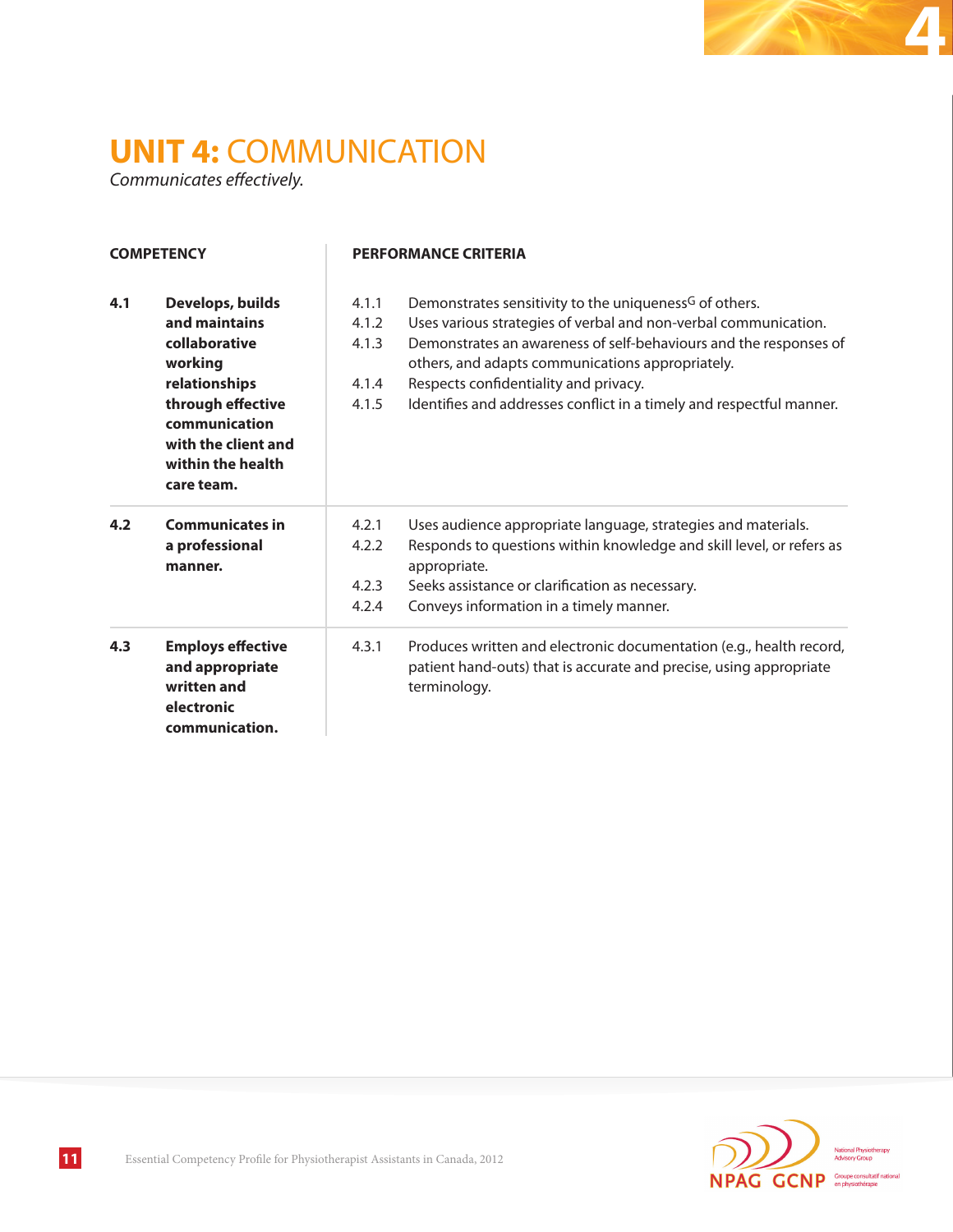### **UNIT 5: ORGANIZATION OF THE DELIVERY OF** PHYSIOTHERAPY SERVICES

*Functions effectively and professionally within the work setting.*

| <b>COMPETENCY</b> |                                                                                                                   | <b>PERFORMANCE CRITERIA</b>               |                                                                                                                                                                                                                                                                                                                                                                                              |  |  |
|-------------------|-------------------------------------------------------------------------------------------------------------------|-------------------------------------------|----------------------------------------------------------------------------------------------------------------------------------------------------------------------------------------------------------------------------------------------------------------------------------------------------------------------------------------------------------------------------------------------|--|--|
| 5.1               | Contributes to the<br>implementation<br>of physiotherapy<br>services within the<br>broader health care<br>system. | 5.1.1<br>5.1.2<br>5.1.3                   | Demonstrates an understanding of physiotherapy services within<br>the Canadian health care system.<br>Demonstrates an understanding of physiotherapist and PTA roles.<br>Seeks information about available resources in the health system or<br>community to support client care.                                                                                                            |  |  |
| 5.2               | <b>Contributes to</b><br>the creation<br>of an effective<br>practice<br>environment.                              | 5.2.1<br>5.2.2<br>5.2.3<br>5.2.4<br>5.2.5 | Manages time effectively.<br>Establishes priorities for client caseload management in<br>consultation with the physiotherapist.<br>Maintains workload measurement/statistics in accordance with<br>organizational standards.<br>Collaborates with health care team members about continuity in<br>service delivery.<br>Uses and monitors equipment and space to support service<br>delivery. |  |  |
| 5.3               | <b>Contributes to</b><br>safe and<br>cost effective<br>physiotherapy<br>practice.                                 | 5.3.1<br>5.3.2<br>5.3.3                   | Participates in quality improvement <sup>G</sup> activities.<br>Participates in the acquisition and evaluation of physical resources.<br>Participates in inventory control and supply management.                                                                                                                                                                                            |  |  |



**5**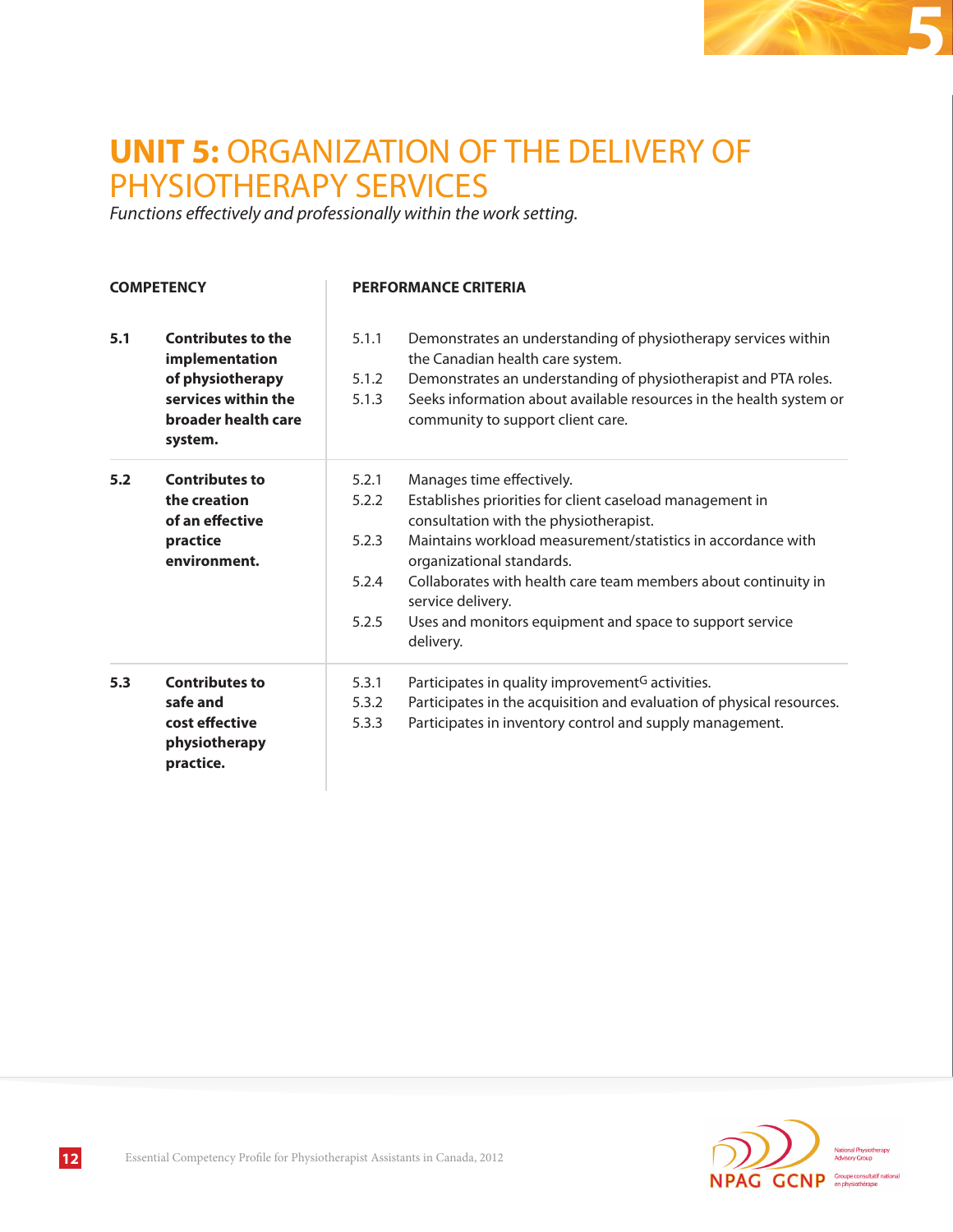### **UNIT 6: PROFESSIONAL DEVELOPMENT**

*Participates in the ongoing professional development of self and others.*

| <b>COMPETENCY</b> |                                                                            | <b>PERFORMANCE CRITERIA</b> |                                                                                                                                                               |  |
|-------------------|----------------------------------------------------------------------------|-----------------------------|---------------------------------------------------------------------------------------------------------------------------------------------------------------|--|
| 6.1               | <b>Maintains and</b><br>enhances                                           | 6.1.1                       | Demonstrates an understanding of required job competencies<br>through reflective practices <sup>G</sup> .                                                     |  |
|                   | competence<br>through life-long                                            | 6.1.2                       | Utilizes feedback (formal and informal) and self-evaluation to<br>continuously improve knowledge and skills.                                                  |  |
|                   | learning.                                                                  | 6.1.3<br>6.1.4              | Seeks input to establish and implement a learning plan.<br>Participates in professional development opportunities<br>(e.g., department in-services, courses). |  |
| 6.2               | <b>Contributes to the</b><br>learning process of<br>others <sup>15</sup> . | 6.2.1<br>6.2.2<br>6.2.3     | Participates in mentoring.<br>Participates in PTA student preceptorship.<br>Serves as a resource to and supports learners.                                    |  |



**6**

 $^{15}$  Examples of "others" may include peers, students, volunteers, other health care team members, etc.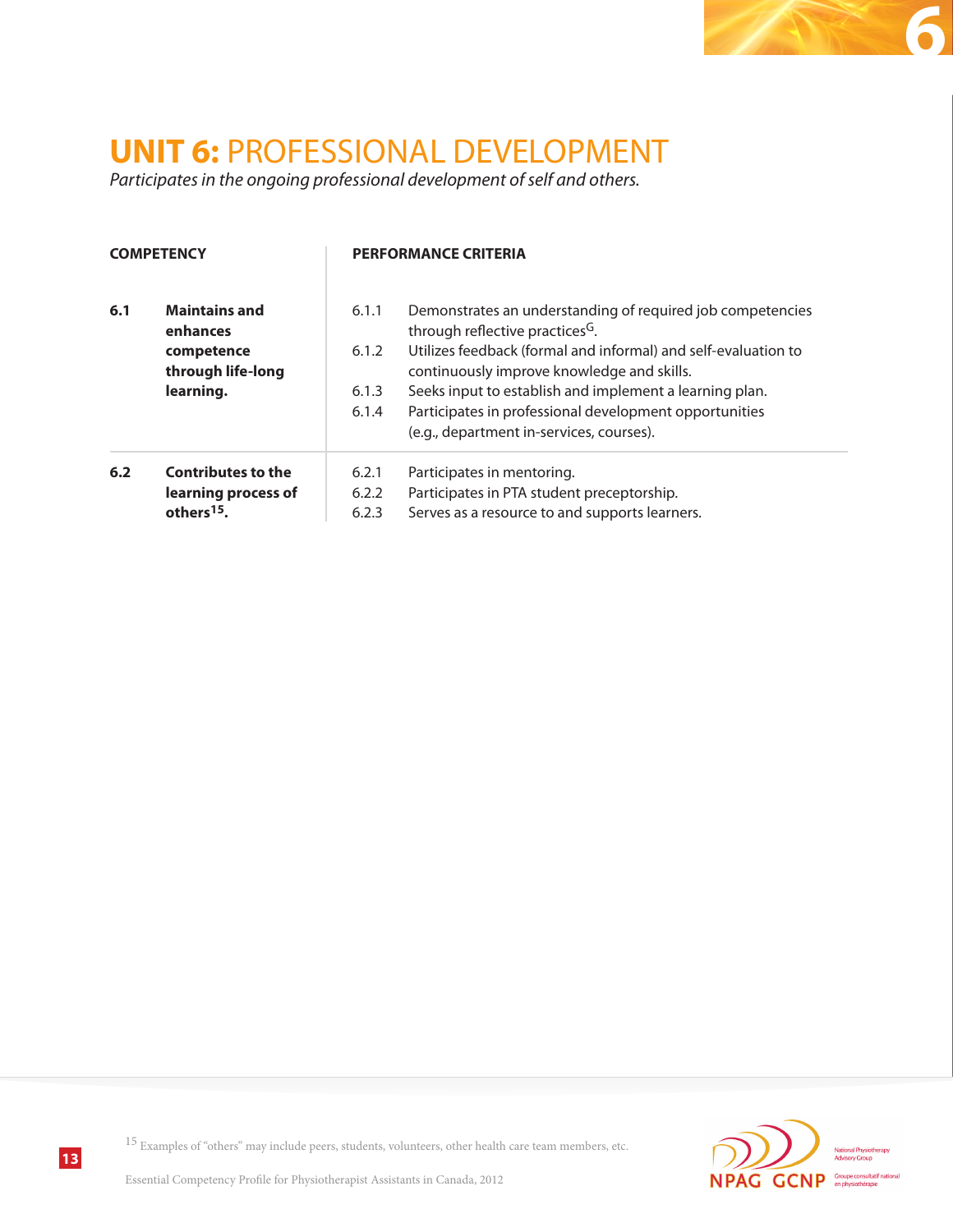### GLOSSARY

**Adverse Reaction**: Any change in client status or vitals directly as a result of a treatment intervention where continuing would be detrimental to client's health.

**Client**: May be a person, family, group, community or organization receiving professional services, products or information. A client may also be a patient (National Physiotherapy Advisory Group, 2009).

**Client-Centred Practice**: A (health care) service wherein the client's goals, expectations, needs and abilities are the focus of all interventions (CDPAP & CPA, 1995)

**Conflict of Interest**: Arises when the physiotherapist assistant "benefits or has the appearance of benefitting personally from his or her actions. The concept includes conflicts that are actual, possible or perceived" (Health Professions Licensing Authority, Conflict of Interest Policy; retrieved January 10, 2007). Physiotherapist assistants have a conflict of interest when their commitments or interests compromise their independent judgment and/or client care. (Adapted from Canadian Physiotherapy Association Position Statement, 2007)

**Consent**: The voluntary agreement to or acquiescence in what another person proposes or desires; agreement as to a course of action (Oxford University Press, 2007).

**Interprofessional**: Providers from different professions working together, with interaction as an important goal, to collaborate in providing services (National Physiotherapy Advisory Group, 2009).

**Personal Competence**: An individual practitioner's personal level of knowledge, (cap)abilities and qualities within a given situation, influenced by continuing professional education, the practice setting, workplace requirements and patient or client needs (National Physiotherapy Advisory Group, 2009).

**Physiotherapy Interventions**: Include, but are not limited to, education and consultation, therapeutic exercise, electro-physical agents and mechanical modalities, functional activity training, cardio-respiratory and neuromotor techniques, use of gait aids and devices. (Adapted from National Physiotherapy Advisory Group, 2009)

**Quality Improvement**: A set of techniques for continuous study and improvement of the processes of delivering health care services and products to meet the needs and expectations of the customers of those services and products (Lohr, 1990).

**Reflective Practice**: A positive process that reviews, analyzes and evaluates experiences, draws on theoretical concepts or previous learning and research, and provides an action plan for future experiences. Reflection is used by practitioners when they encounter situations that are unique, and when individuals may not be able to apply known theories or techniques previously learnt through formal education. It is a personal process that usually results in some change for the individual in their perspective of a situation or creates new learning for the individual (Canadian Physiotherapy Association, 2011).

**Uniqueness**: Includes race, national or ethnic origin, colour, religion, age, sex, sexual orientation, marital status, family status, disability and conviction for which a pardon has been granted (Canadian Human Rights Commission, 1985).

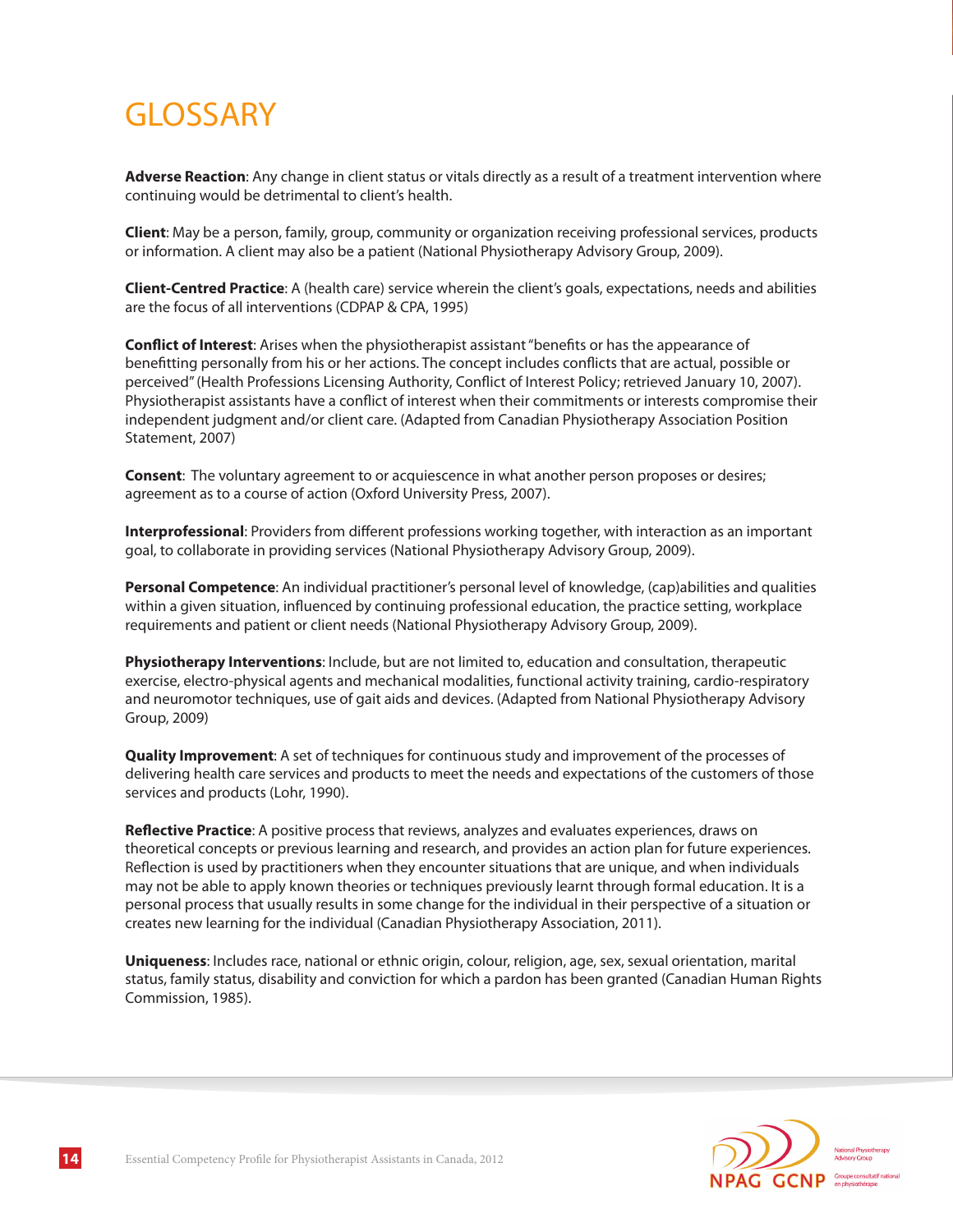### **REFERENCES**

Assessment Strategies Inc. (December, 2011). *Report on the 2011 Practice Analysis Survey for Physiotherapist Support Personnel in Canada: Final Report*. Toronto, ON: National Physiotherapy Advisory Group.

Canadian Alliance of Physiotherapy Regulators and Canadian Physiotherapy Association (July, 2002). *Competency Profile: Essential Competencies of Physiotherapist Support Workers in Canada*. Toronto, ON: Author.

Canadian Human Rights Commission (1985). *Canadian Human Rights Act*. Ottawa, Ontario, Canada. Available at www.efc.ca/pages/law/canada/canada.H-6.head.html.

Canadian Physiotherapy Association (February, 2007). *Position Statement: Conflict of Interest*. Toronto: Author.

Canadian Physiotherapy Association (2011). *Clinical Specialty Program Candidate Handbook*. Ottawa, ON: Author.

College of Physiotherapists of Ontario (1996). *A Member's Reference Guide to the Health Care Consent Act*. Toronto: Author.

Council of Directors of Physical Therapy Academic Programs (CDPAP) and Canadian Physiotherapy Association (CPA) (1995). Entry-level curriculum for Canadian physical therapy programs: Guidelines for faculty. Toronto, Ontario: CPA.

Frank, JR. (2005). *CanMEDS 2005 Physician Competency Framework. Better standards. Better physicians. Better care*. Ottawa, ON: The Royal College of Physicians and Surgeons of Canada.

Health Professions Licensing Authority, Conflict of Interest Policy; retrieved January 10, 2007 www.nt.gov.au

Lohr, K. N. (1990). *Medicare: A Strategy for Quality Assurance, Volume 1*. Washington, D.C.: National Academy Press. Accessed December 8, 2011: http://www.nap.edu/openbook.php?isbn=0309042305

National Physiotherapy Advisory Group (November, 2009). *Essential Competency Profile for Physiotherapists in Canada*. Toronto, ON: Author.

Ordre professionnel de la physiothérapie du Québec (2010). *Essential Competency Profile for Physical Rehabilitation Therapists in Quebec*. Anjou, QC: Author.

Oxford University Press (2007). *Shorter Oxford English Dictionary, 6th edition*. New York, NY: Oxford University Press.

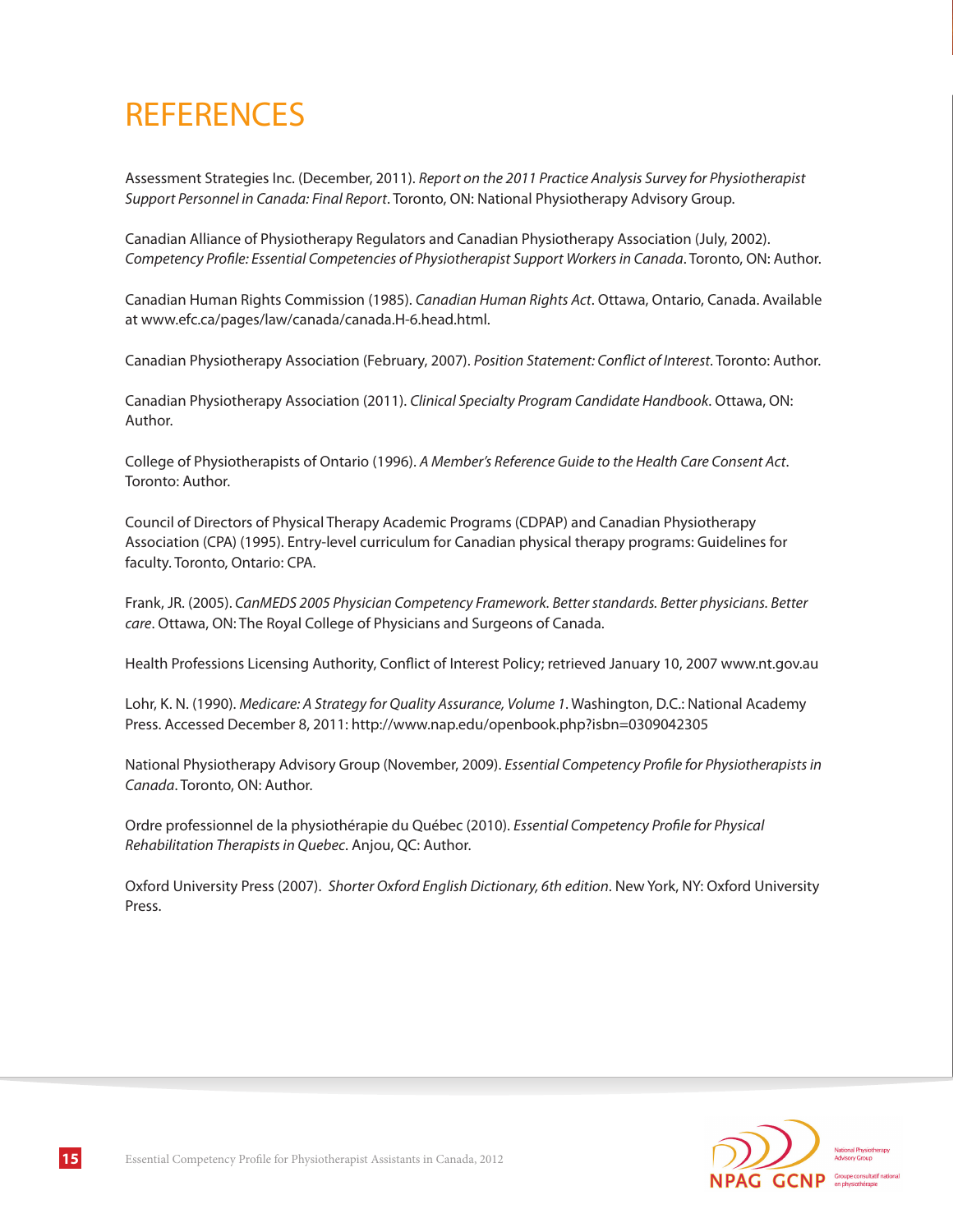### **APPENDIX A**: Profile Development

#### **Development of the Competency Profile for Physiotherapist Assistants in Canada**

The 2012 version of the *Essential Competency Profile for Physiotherapist Assistants in Canada* is the culmination of hundreds of hours of time and effort by hundreds of stakeholders from all regions of the country. The process used to review, revise and validate the competencies followed a best-practices approach to competency development, and relied on the content expertise of a diverse group of physiotherapists and physiotherapist assistants at every stage of its development. The *Profile* has been carefully designed to be meaningful and useful for the physiotherapy profession as well as for those interested in acquiring a better understanding of the competencies of physiotherapist assistants in Canada.

Development and validation of the *Profile* involved five phases, namely: (1) literature review and background report; (2) generation of work activities; (3) practice analysis survey; (4) development of the essential competencies; and (5) validation of the *Profile*.

**Phase 1** of the project involved two main steps: (a) conducting a literature review of physiotherapist assistant practice and recent competency development initiatives in the healthcare industry; and (b) consulting with key stakeholders about the nature and scope of physiotherapist assistant practice across Canada and needs and issues related to the *Profile*. Stemming from the review and stakeholder feedback, a report was generated summarizing changes that have occurred over the past decade in the practice of physiotherapist assistants. Also in the report, recent trends in competency development were discussed, and recommendations were provided to the project's Steering Group regarding the development of the new *Profile*, including potential organizing frameworks.

**Phase 2** of the project involved four steps taken to generate a comprehensive list of work activities performed by physiotherapist assistants across Canada. First, existing documents that contained information on the job functions and/or competencies of physiotherapist assistants were reviewed and a preliminary list of work activities was compiled. Second, a sample of physiotherapist assistants was asked to provide information about their job functions to supplement the information obtained through the document review. Third, a workshop was held with the project's Working Group to review the preliminary list of work activities and data provided by the job incumbent sample, and to generate additional work activities. Fourth, the list of work activities generated at the workshop was reviewed by the Steering Group.

In **Phase 3**, an online practice analysis survey was developed and administered to validate the activities that are performed by physiotherapist assistants in Canada under various contexts and practice settings. The survey included 172 work activities to be evaluated in terms of their frequency and importance. In August 2011, the Provincial Physiotherapy Regulatory College Registrars, on behalf of NPAG, sent out an email message to all physiotherapist registrants asking them to disseminate a survey invitation to all physiotherapist assistants with whom they work. As of the survey deadline, 618 respondents had completed the survey. Respondents represented all regions of the country, various levels of work experience, and all types of employment settings and areas of practice.

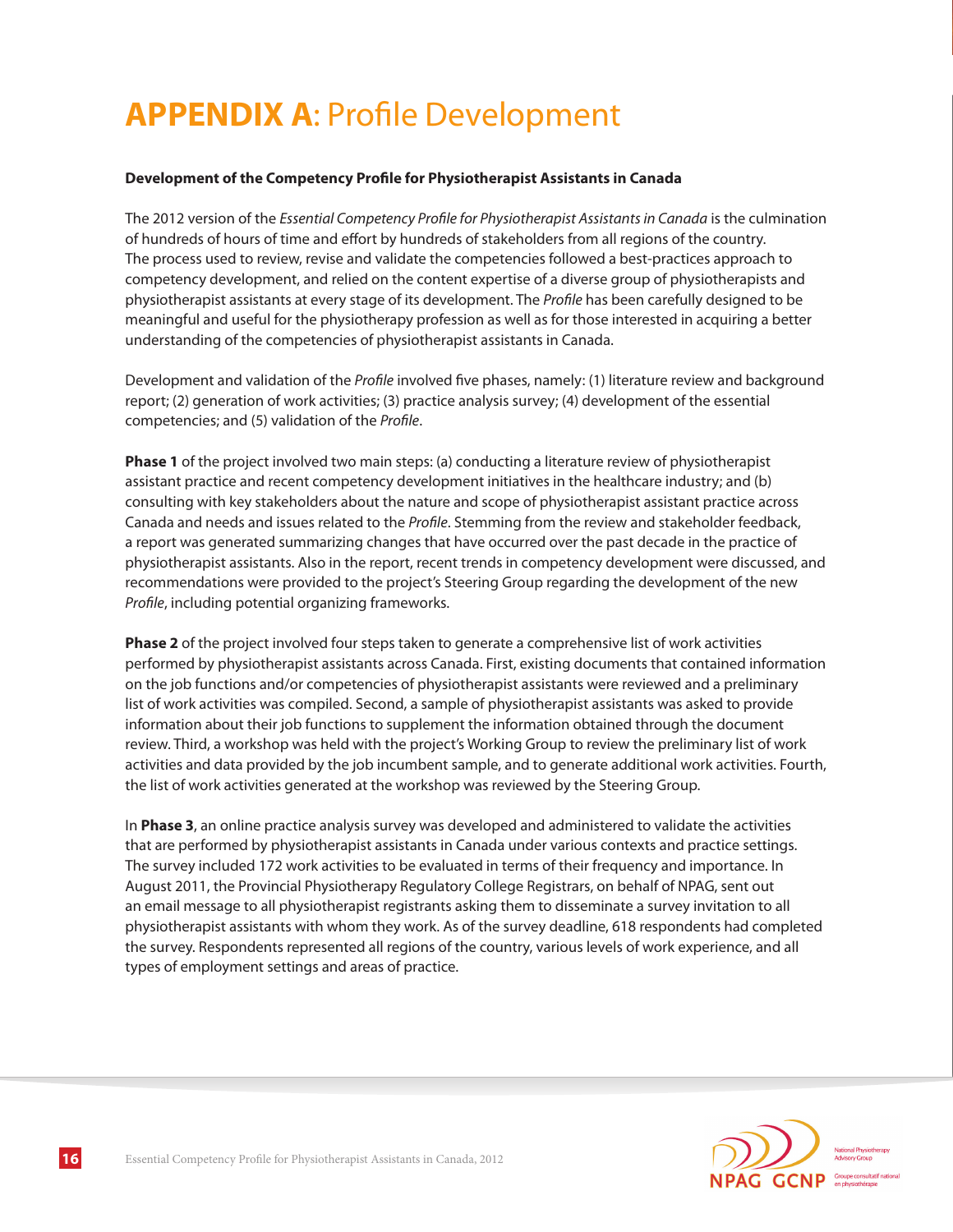The results of the survey showed a great deal of variability in the extent to which physiotherapist assistant work activities are being performed and how important they are for safe and effective client care. Mean frequency ratings ranged between 1.09 and 4.94 on a 5-point scale (where 1 indicates the activity is *never* performed and 5 indicates it is performed *daily*), and mean importance ratings ranged between 1.57 and 4.73 (where 1 indicates the activity is *not applicable* or *not important* and 5 indicates it is *extremely important*). Significant differences in the frequency and importance ratings between formally and informally educated physiotherapist assistants were identified for 41% of the work activities.

In **Phase 4**, the Working Group reconvened in a two-day workshop to review, revise and update the 2002 *Profile* based on the results of the practice analysis. At the end of the workshop, a draft of the new *Profile* was generated containing six units, 17 competencies, and 67 performance criteria. The Steering Group then met via teleconference to discuss the new draft *Profile* and to recommend further changes, as needed.

In **Phase 5**, feedback on the new draft *Profile* was solicited from a broader group of stakeholders, including physiotherapy regulators, educators of physiotherapy and physiotherapy assistant programs, and practicing physiotherapists and physiotherapist assistants. In order to build consensus and ensure that the end product would meet the needs of the physiotherapy community, the stakeholders were asked to review the *Profile* and to provide feedback regarding the validity of the competencies (e.g., are all essential competencies of physiotherapist assistants included in the *Profile*?), the terminology used throughout the *Profile* (e.g., is the terminology appropriate?), and the *Profile* as a whole (e.g., will the *Profile* meet stakeholder needs?). The general consensus among stakeholders was that the *Profile* captured all essential competencies required of physiotherapist assistants and that it was formatted in a user-friendly, easy-to-read framework. Important issues and editorial suggestions emerging from the feedback were discussed further in subsequent teleconferences that were held with participating stakeholders. These teleconference discussions resulted in only a few minor editorial changes, providing a firm basis for the assumption that, at this stage, the *Profile* was representative of the profession and covered the nature and scope of current physiotherapist assistant practice. This revised draft of the *Profile* was then submitted to the Steering Group for final review and approval.

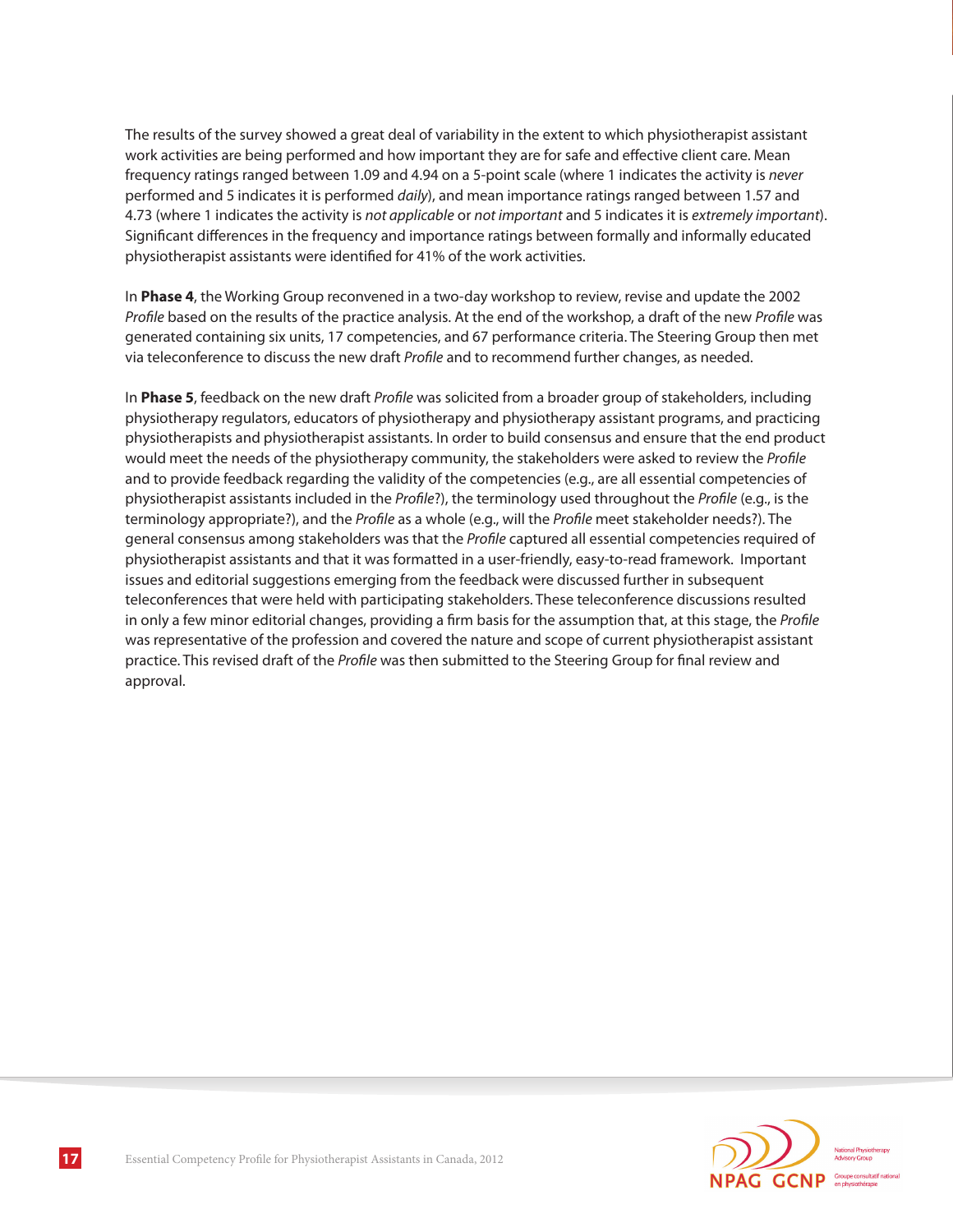### **APPENDIX B**: Contexts of Practice

- **Who** Physiotherapist assistants, working under the supervision of a registered/licensed physiotherapist, provide professional services to patients of all ages spanning from paediatric to seniors care. While services are most often offered to individual clients, services are also offered to client groups such as community groups. When delivering services, PTAs take into account many associated factors such as culture, occupational demands, and socio-economic factors.
- **What** Goals of physiotherapy:
	- Promotion of optimal mobility, physical activity and overall health and wellness
	- Prevention of disease/injury/disability
	- Management of acute and chronic conditions, activity limitations, and participation restrictions
	- Improvement and maintenance of optimal functional independence and physical performance
	- Rehabilitation of injury and the effects of disease or disability with therapeutic exercise programs and other interventions
	- Education and planning maintenance and support programs to prevent re-occurrence, re-injury or functional decline

Areas of clinical practice:

Core areas of physical therapy practice focus on the musculoskeletal, neurological, cardiorespiratory and multi-systems. Within these systems, PTAs practice in areas that include, but are not limited to, paediatrics, geriatrics, oncology, women's health, pain, critical care and sports medicine.

- **Where** Community-based: client residences, child development centres, community health centres, sporting events, schools, group homes, senior centres, adult day care centres, home care, primary health care, community access centres, sport teams
	- Facility based: hospitals, rehabilitation centres, nursing homes, residences/assisted living for older adults, extended care, hospices
	- Office/clinic based: private practice, sports medicine clinics, ambulatory care clinics
	- Business/industry: work sites, medical equipment suppliers
	- Educational institutions: universities, colleges
	- Government: health policy departments
	- Research facilities
- **How** Private and public funding is available for physiotherapy services; however, this varies considerably across Canada.

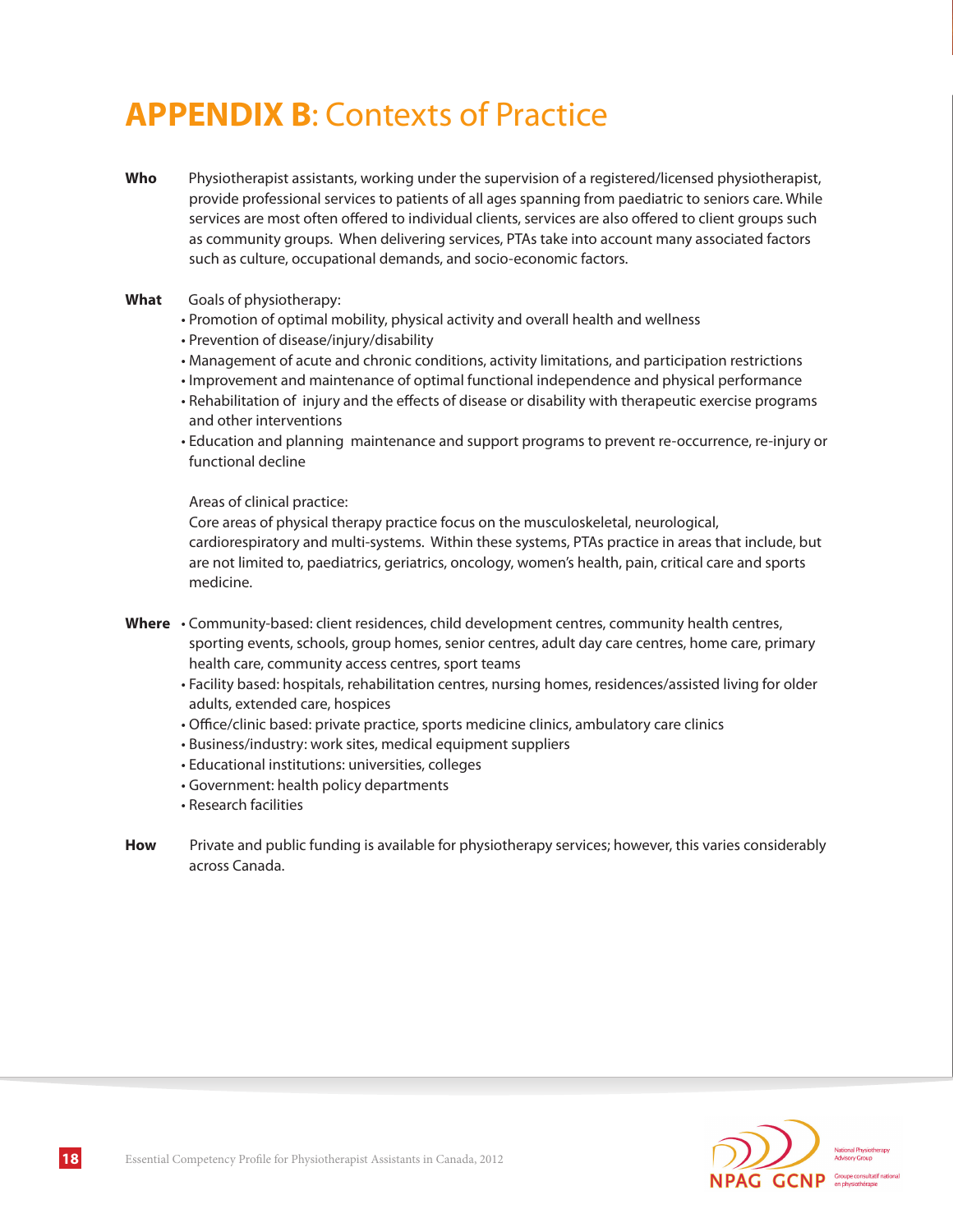